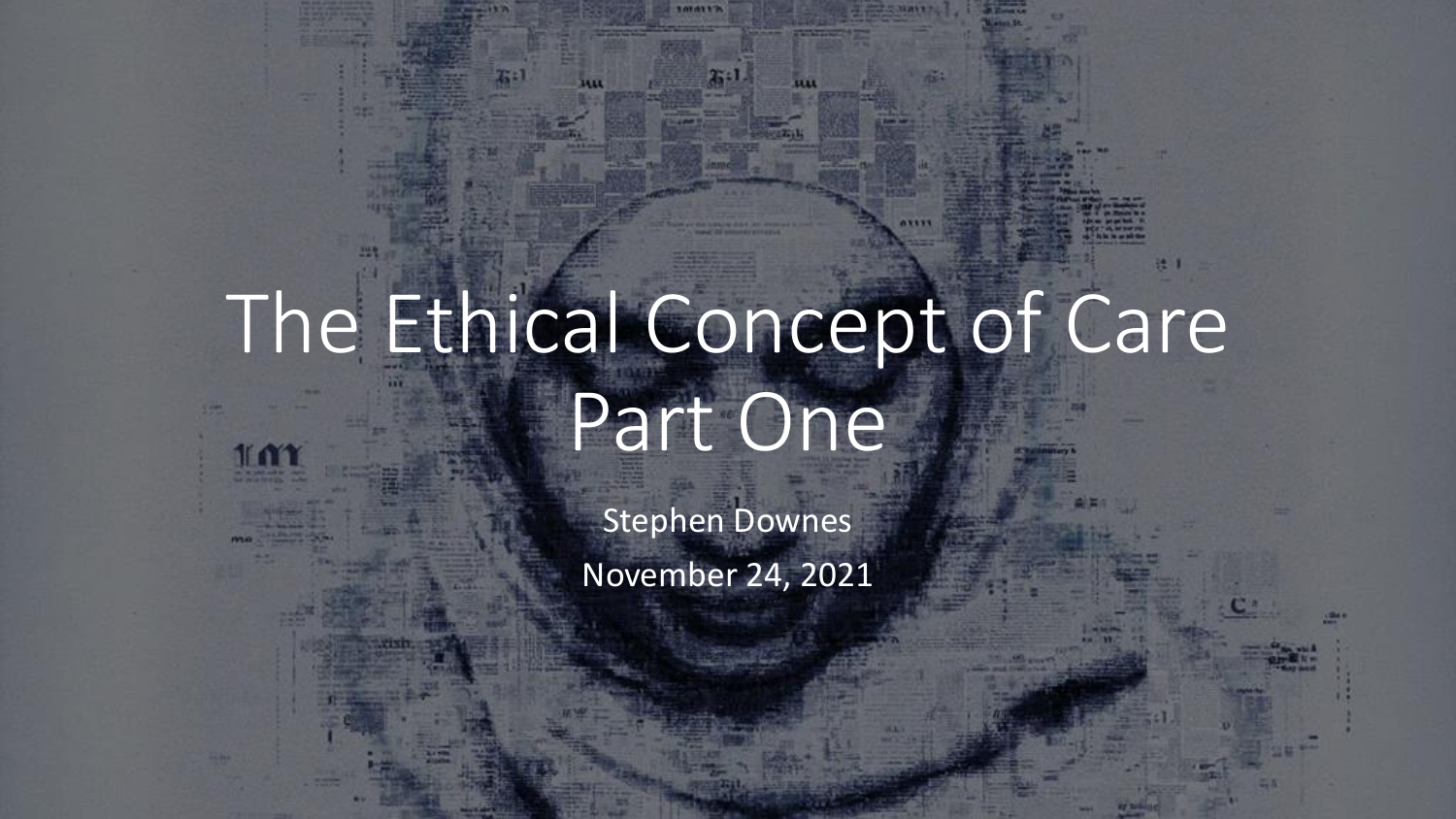#### Caveats

- American
- Western
- Male
- Interpretive



Image:<https://www.cognitivefxusa.com/blog/neuroplasticity-treatment-for-concussions>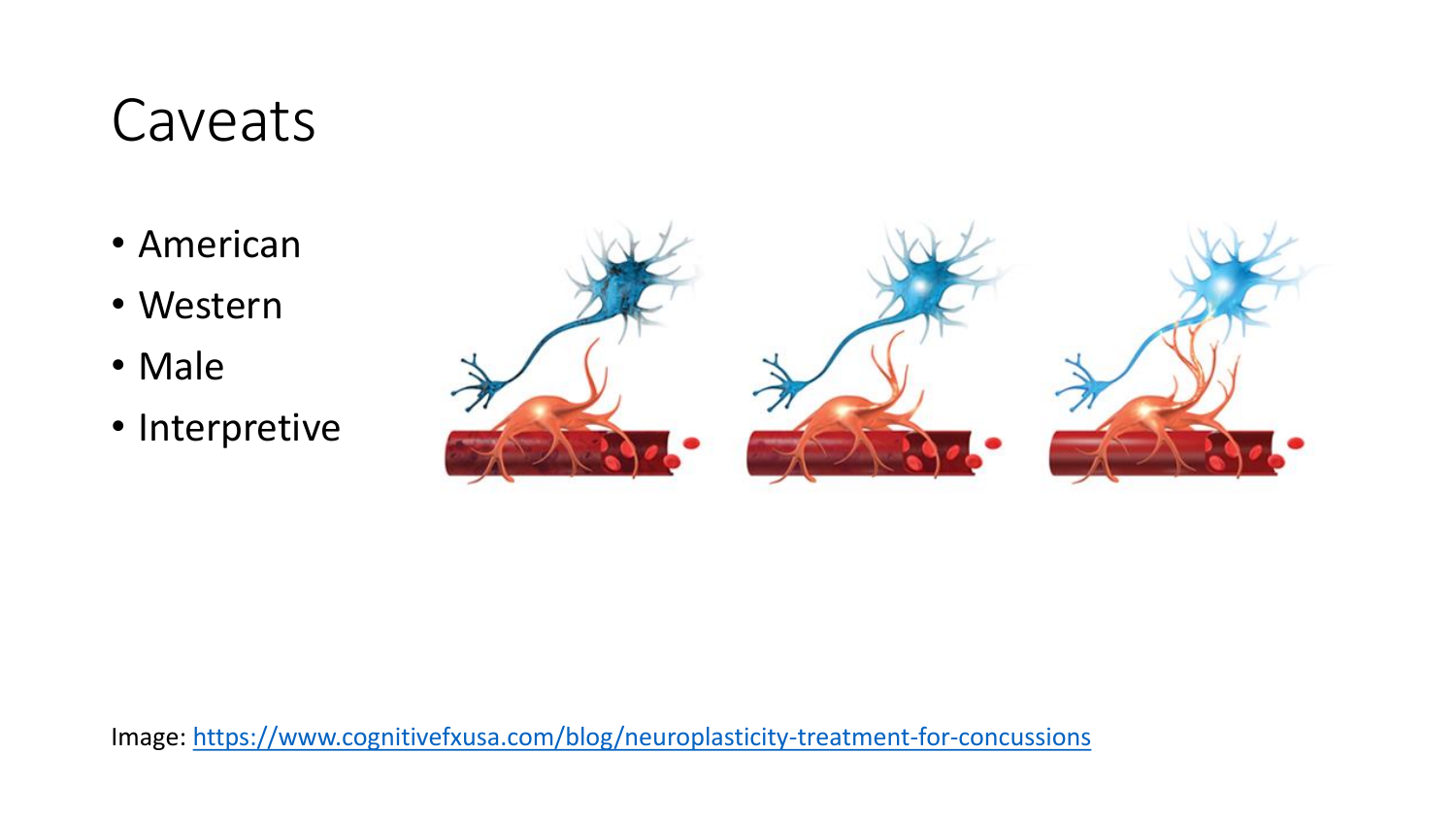#### Whence Care?



We can begin with some questions…

- How can neurons care?
- Is caring driven by evolution?
- Cultural evolution or biological evolution?
- Does caring depend on rules and rationality?
- Does caring require attachment?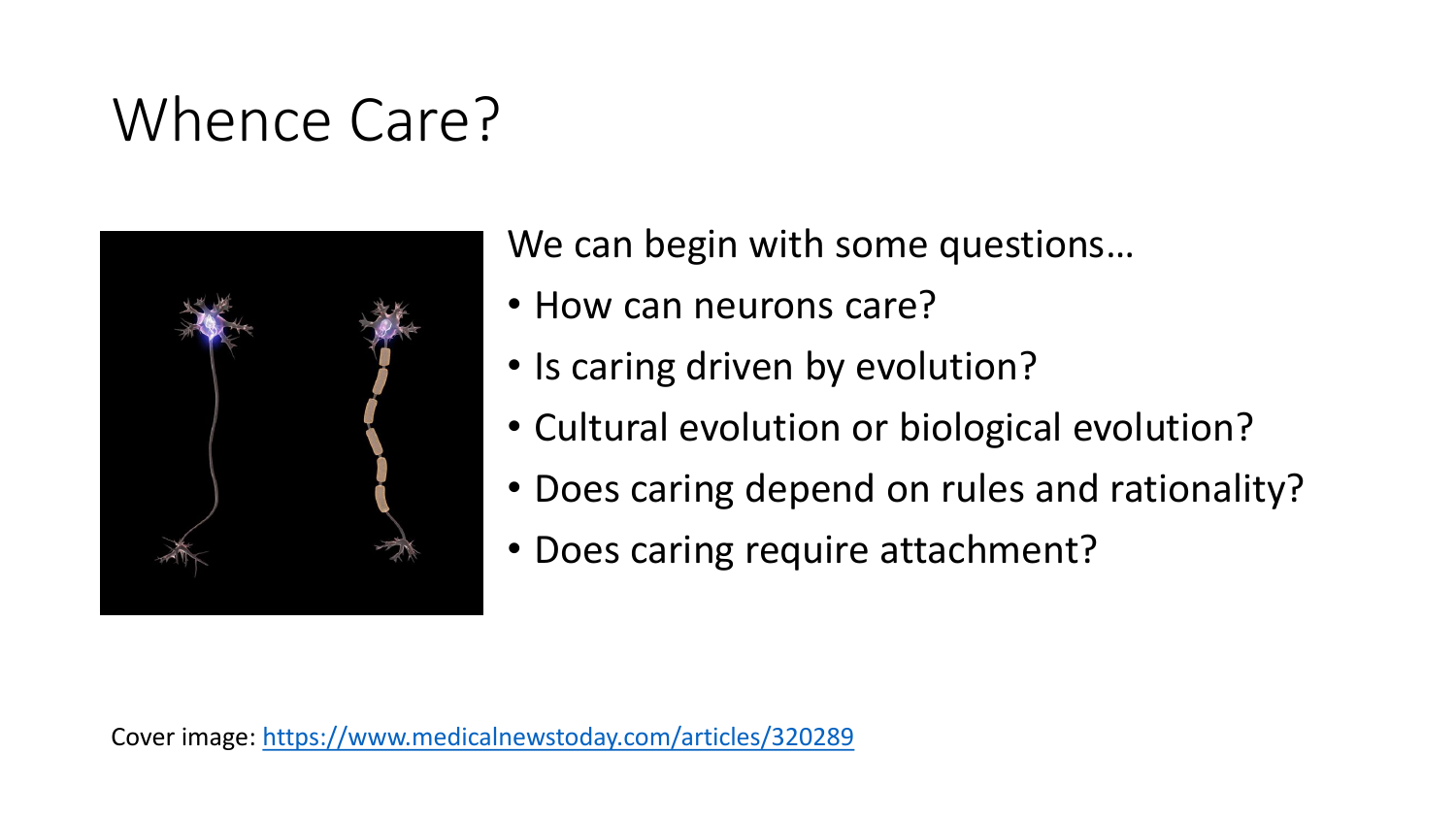#### The Many Meanings of Care

Care has many meanings: when we say "cares and woes," "care" denotes a burden; when we say "I care for you," we express love. Care always expresses an action or a disposition, a reaching out to something. When we use it to refer to ourselves, as in "I take good care of myself," we are in that instant thinking of ourselves as both the doer and that toward which we are reaching out. Care expresses relationships. It is used to express our deepest convictions, as when we say, "I care about dolphins"; it is used by advertisers in banal ways to make us like a company and perhaps continue to buy its products, as when we hear advertisers say, "McDonald's cares."



#### Joan Tronto, 2013, Caring Democracies, p. x

[https://we.riseup.net/assets/448799/Joan+C.+Tronto+Caring+Democracy+Markets%2C+Equality%2C+and+Justice+](https://we.riseup.net/assets/448799/Joan+C.+Tronto+Caring+Democracy+Markets%2C+Equality%2C+and+Justice+%282013%2C+NYU+Press%29.pdf) %282013%2C+NYU+Press%29.pdf

https://www.researchgate.net/publication/326587484 Stewardship as a boundary object for sustainability rese arch Linking care knowledge and agency (Image)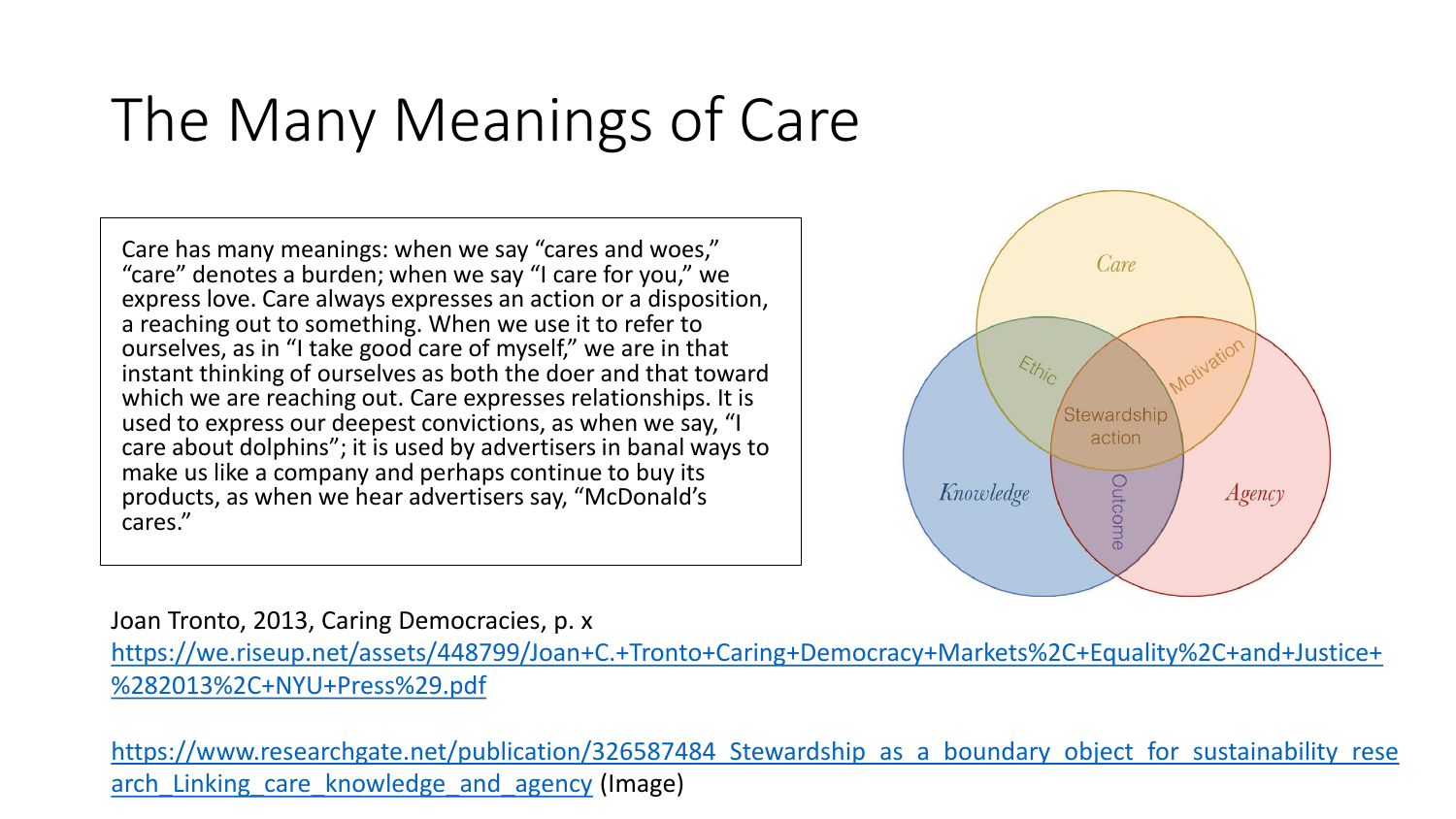### On Caring



- Milton Mayeroff, 1971
	- "To care for another person, in the most significant sense, is to help him grow and actualize himself."
	- "Caring, as helping another grow and actualize himself, is a process, a way of relating to someone that involves development, in the same way that friendship can only emerge in time through mutual trust and a deepening and qualitative transformation of the relationship."
	- "In the context of a man's life, caring has a way or ordering his other values and activities around it… there is a basic stability in his life; he is 'in place' in the world, instead of being out of place, or merely drifting or endlessly seeking his place." [https://openlibrary.org/books/OL5758563M/On\\_caring](https://openlibrary.org/books/OL5758563M/On_caring).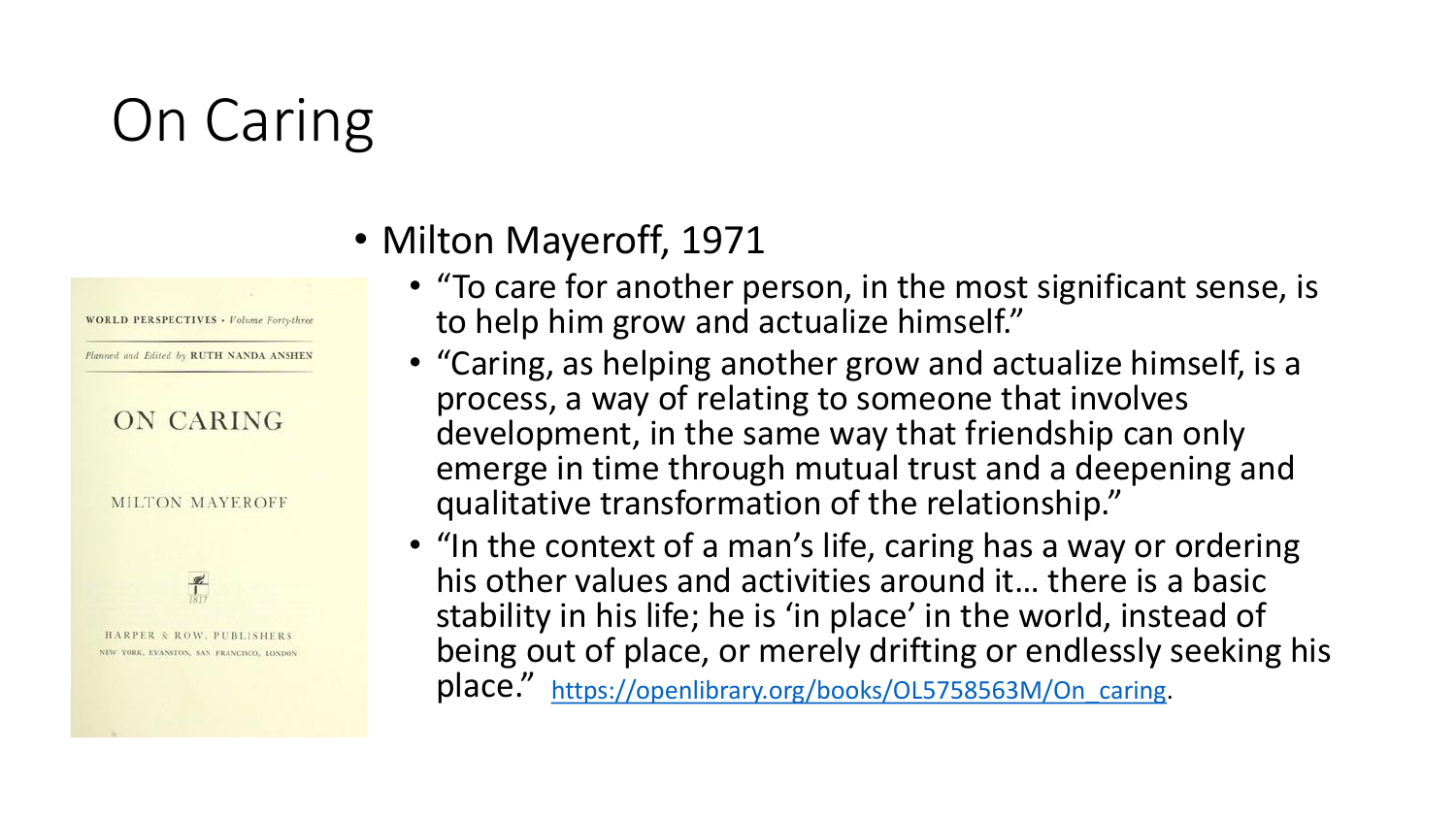#### Domains of Care Ethics

#### Practices and principles of care have been explored in the domains of:

- critical psychology (Noddings 1984)
- political theory (Tronto 1993)
- justice (Engster 2009)
- citizenship (Kershaw 2005; Sevenhuijsen 1998)
- migration and labor studies (Boris and Rhacel 2010)
- care in business ethics and economics Gatzia 2011)
- scientific choices for development (Nair 2001)
- health work and sciences (Latimer 2000; Mol 2008)
- disability studies and activism (Sánchez Criado, Rodríguez- Giralt, and Mencaroni, 2016)
- accountability procedures (Jerak-Zuiderent 2015)
- food politics (Abbots, Lavis, and Attala 2015)
- animal rights (Donovan and Adams 2010)
- farming practices (Singleton and Law 2013)
- grassroots activism (Barbagallo and Federici 2012)
- social and health work, and policy (Hankivsky 2004)
- knowledge and science (Muller 2012; Suzuki 2015)
- politics in technoscience (Martin, Myers, and Viseu 2015)
- ecology (Curtin 1993)
- Human-nonhuman relations (Haraway 2011).

María Puig de la Bellacasa (2017) Matters of Care.

[https://syllabus.pirate.care/library/Maria%20Puig%20de%20La%20Bellacasa/Matters%20of%20Care%20\(171\)/M](https://syllabus.pirate.care/library/Maria%20Puig%20de%20La%20Bellacasa/Matters%20of%20Care%20(171)/Matters%20of%20Care%20-%20Maria%20Puig%20de%20La%20Bellacasa.pdf) atters%20of%20Care%20-%20Maria%20Puig%20de%20La%20Bellacasa.pdf

https://www.researchgate.net/publication/325218986 Maria Puig de la Bellacasa 2017 Matters of Care Specu lative Ethics in More Than Human Worlds Minneapolis and London University of Minnesota Press 265 pag es\_ISBN\_978-1-5179-0065-6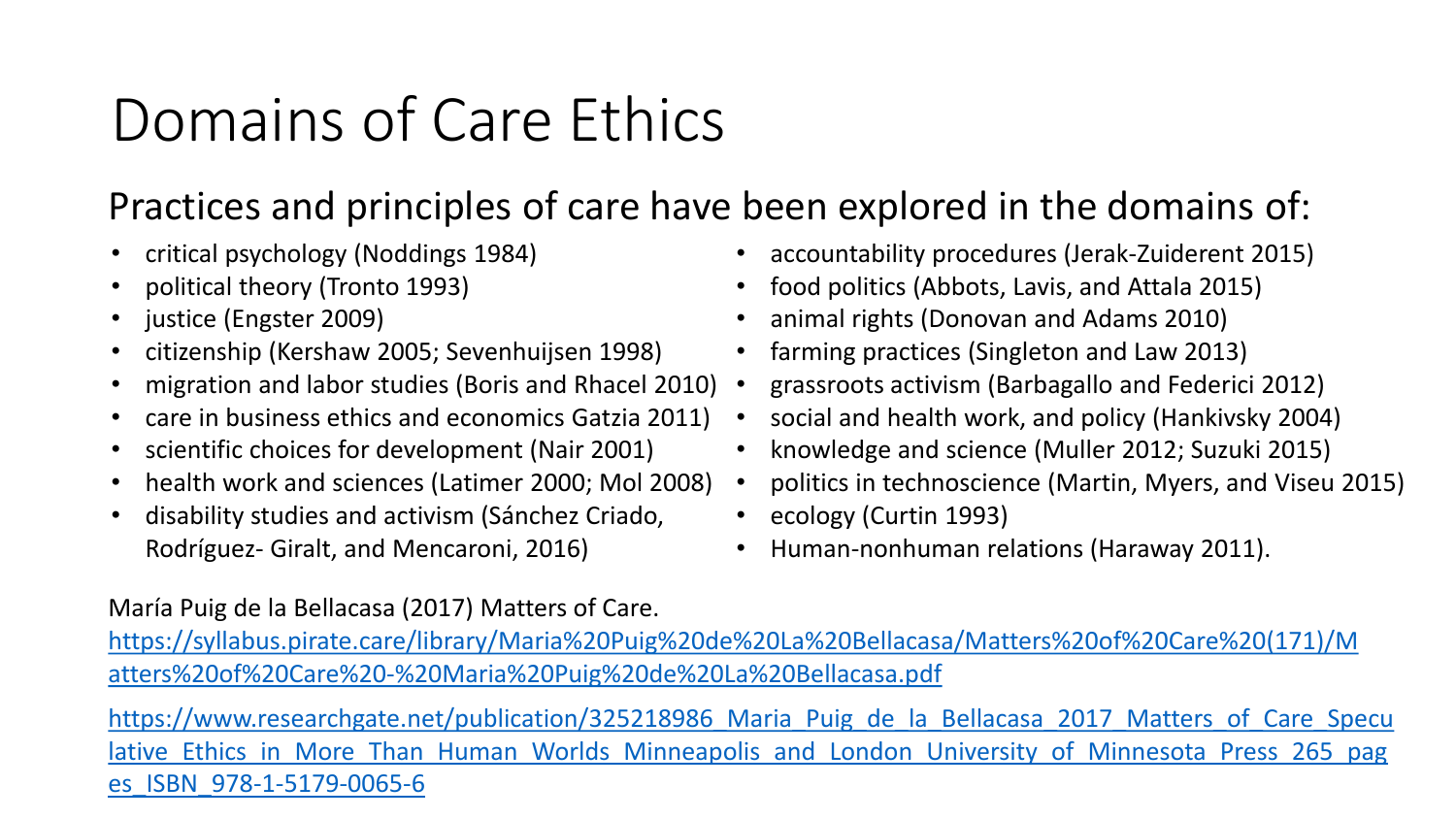## (Some) Dimensions of Care

- Empathy
- Social Justice
- Equity
- Cultural Responsiveness
- Inclusion
- Empowerment



Kuis, Hesselink, Goossensen, 2013 https://www.researchgate.net/publication/257535862 Can qual ity from a care ethical perspective be assessed A review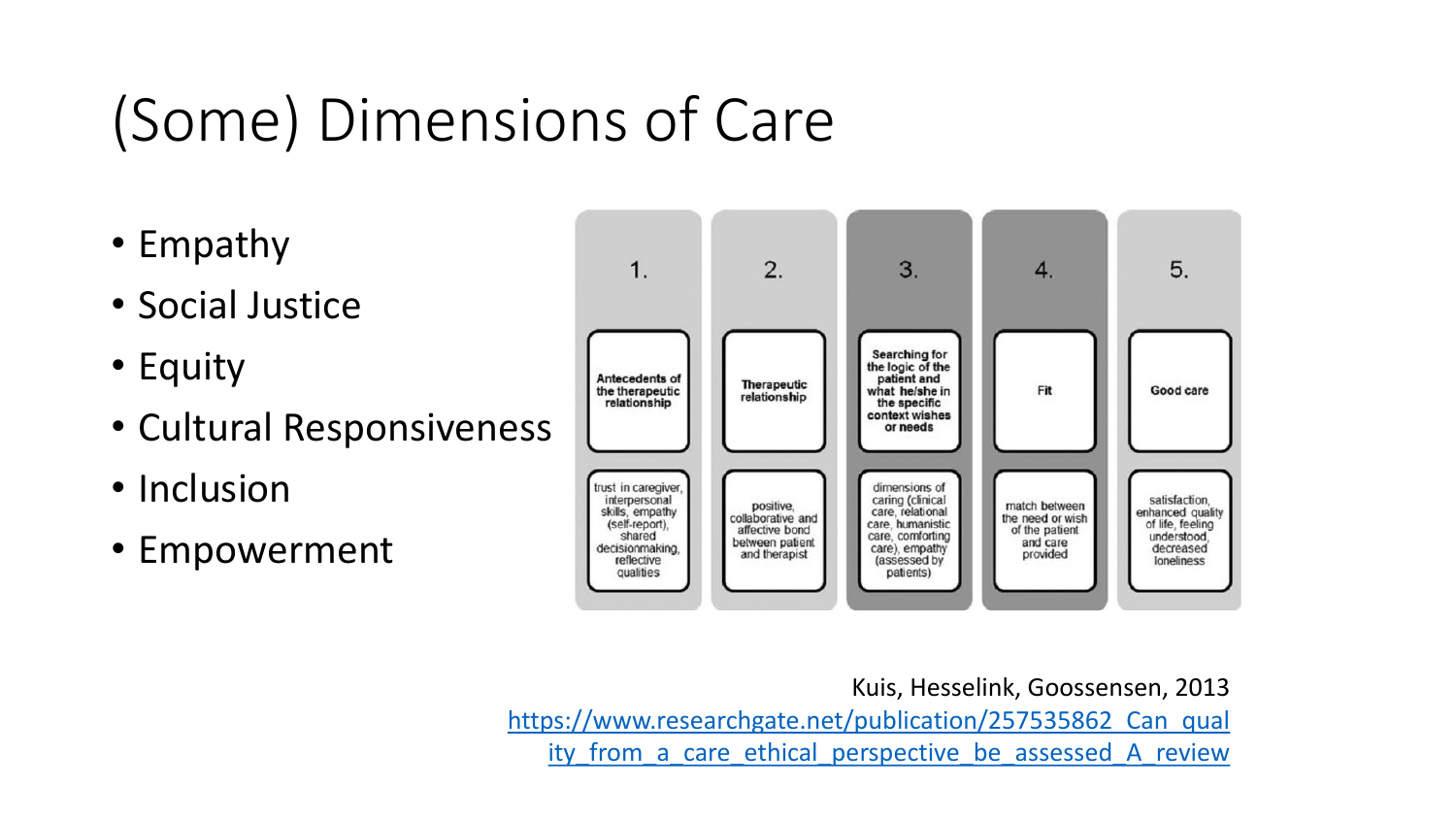## Types of Care



- Different types of care:
	- For ideas, for objects
	- For other people, for animals
	- For ourselves, what happens to us
	- As protection, production (Tronto, 2013, ch. 3)
		- (The work ethic vs the care ethic)
- Joan Tronto: "what it means to be a citizen in a democracy is to care for citizens and to care for democracy itself." p. x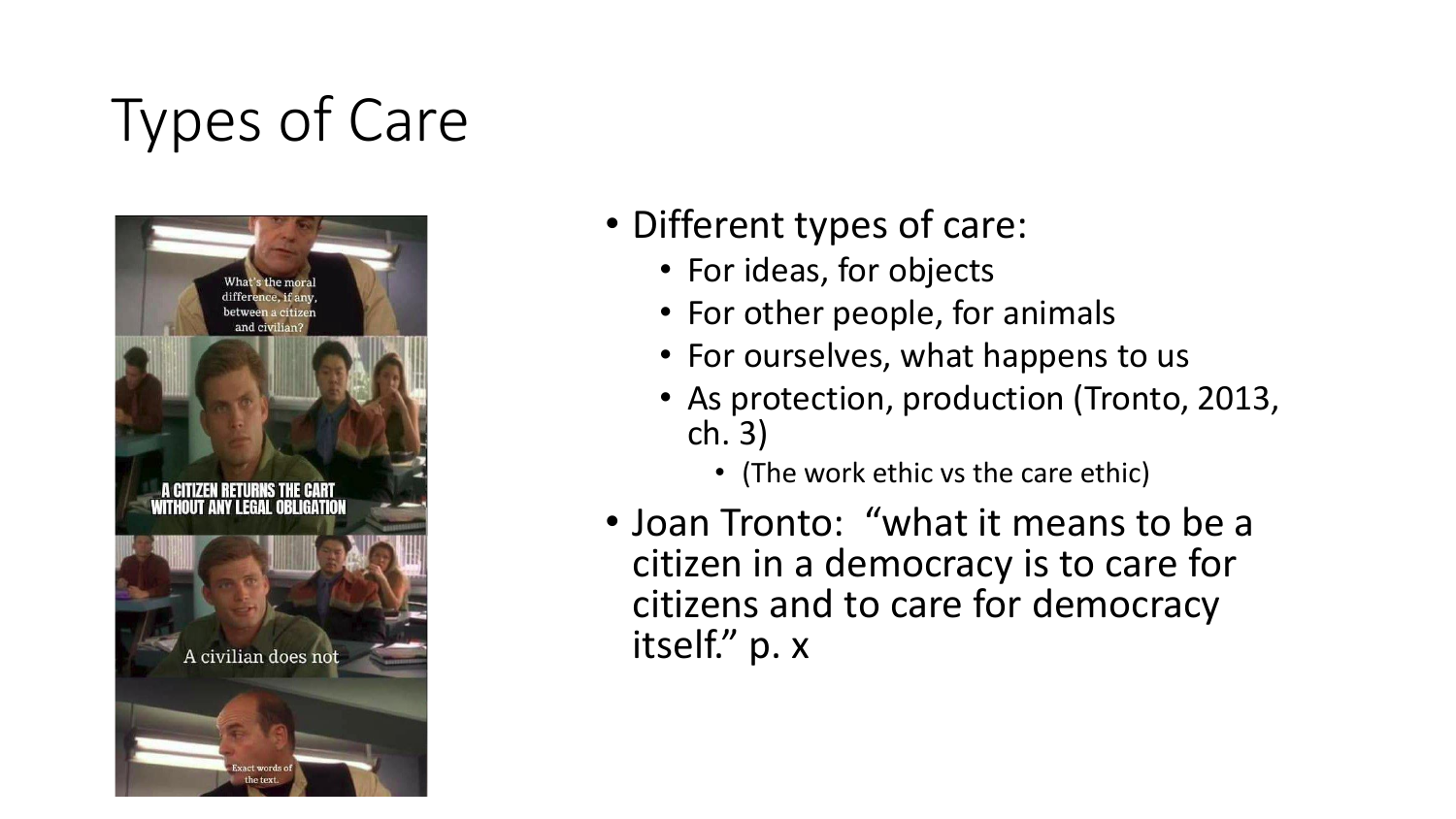#### A Mark of Personhood

- "If we decide that the capacity to care is as much a mark of personhood as reason or rationality, then we will want to find ways to increase this capacity." (Noddings, 1992, p. 24)
- - the experience of caregiving, both as carer and recipient, is essential for this



<https://meltingasphalt.com/personhood-a-game-for-two-or-more-players/>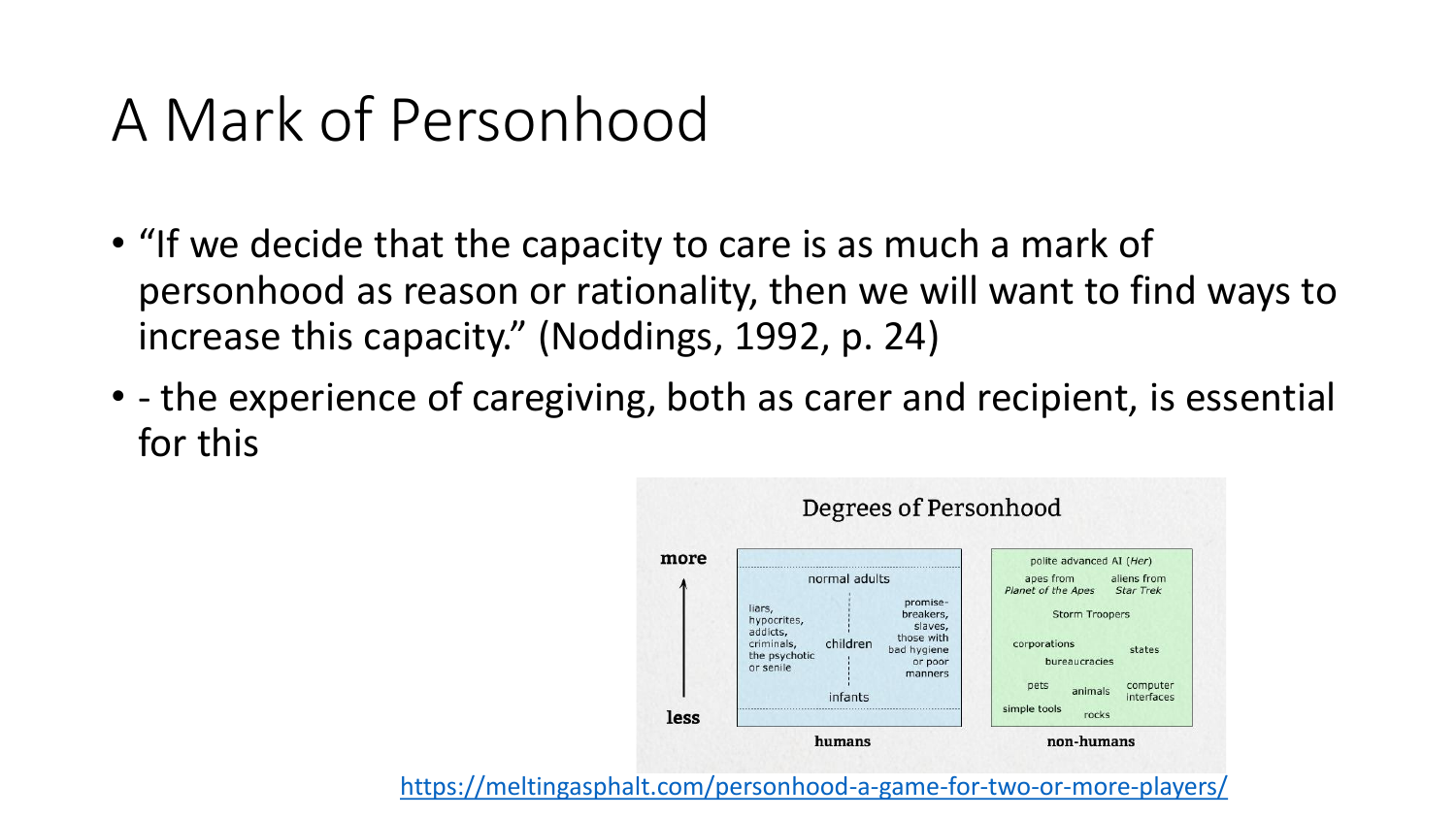#### Felt Need

"Allan Bloom… writes: 'For there is no real education that does not respond to felt need' (1987, p. 19). Where he differs dramatically from the alternative offered in this book is in his way of identifying those needs; he insists that they must be 'the permanent concerns of mankind' (p. 19). He claims to know what the needs are before he meets his students, because he knows the unchanging quality of human nature." - Nel Noddings



<http://mehrmohammadi.ir/wp-content/uploads/2020/09/The-Challenge-to-Care-in-School-Nel-Noddings.pdf>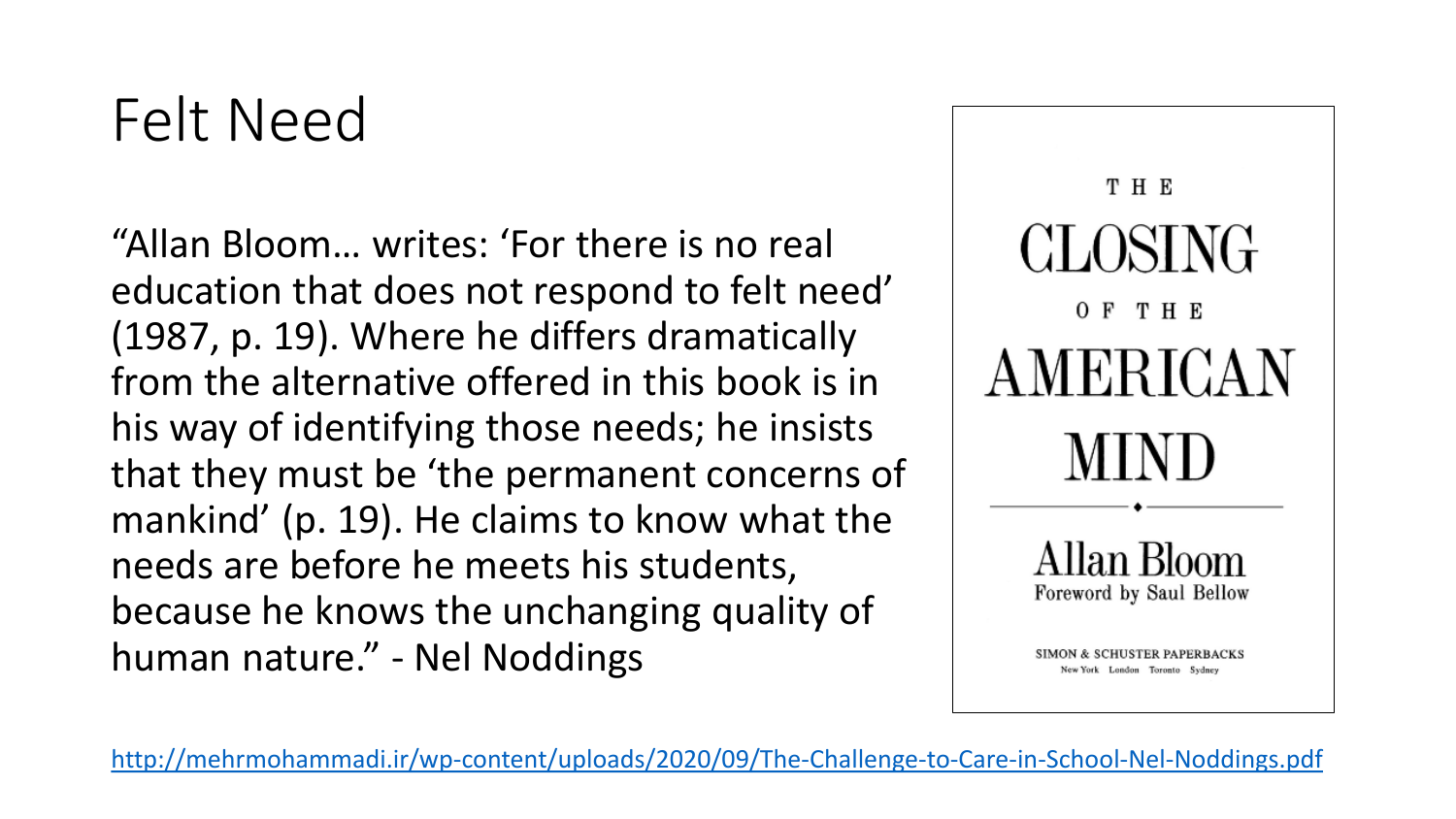#### Solving Problems

"Matters of Care encourages us to confidently resist the rhetoric of playing the game of 'solving problems' by responding to any question – be it academic malpractice, poverty, racism, ecological crisis like climate change, wars – in standard ways or by pretending that our particular research is not directly related to the textures of more than human worlds it is situated in."



Sonja Jerak-Zuiderent, 2018, review of María Puig de la Bellacasa (2017) Matters of Care. https://www.researchgate.net/publication/325218986 Maria Puig de la Bellacasa 2017 Matters of Care Speculat ive Ethics in More Than Human Worlds Minneapolis and London University of Minnesota Press 265 pages IS BN\_978-1-5179-0065-6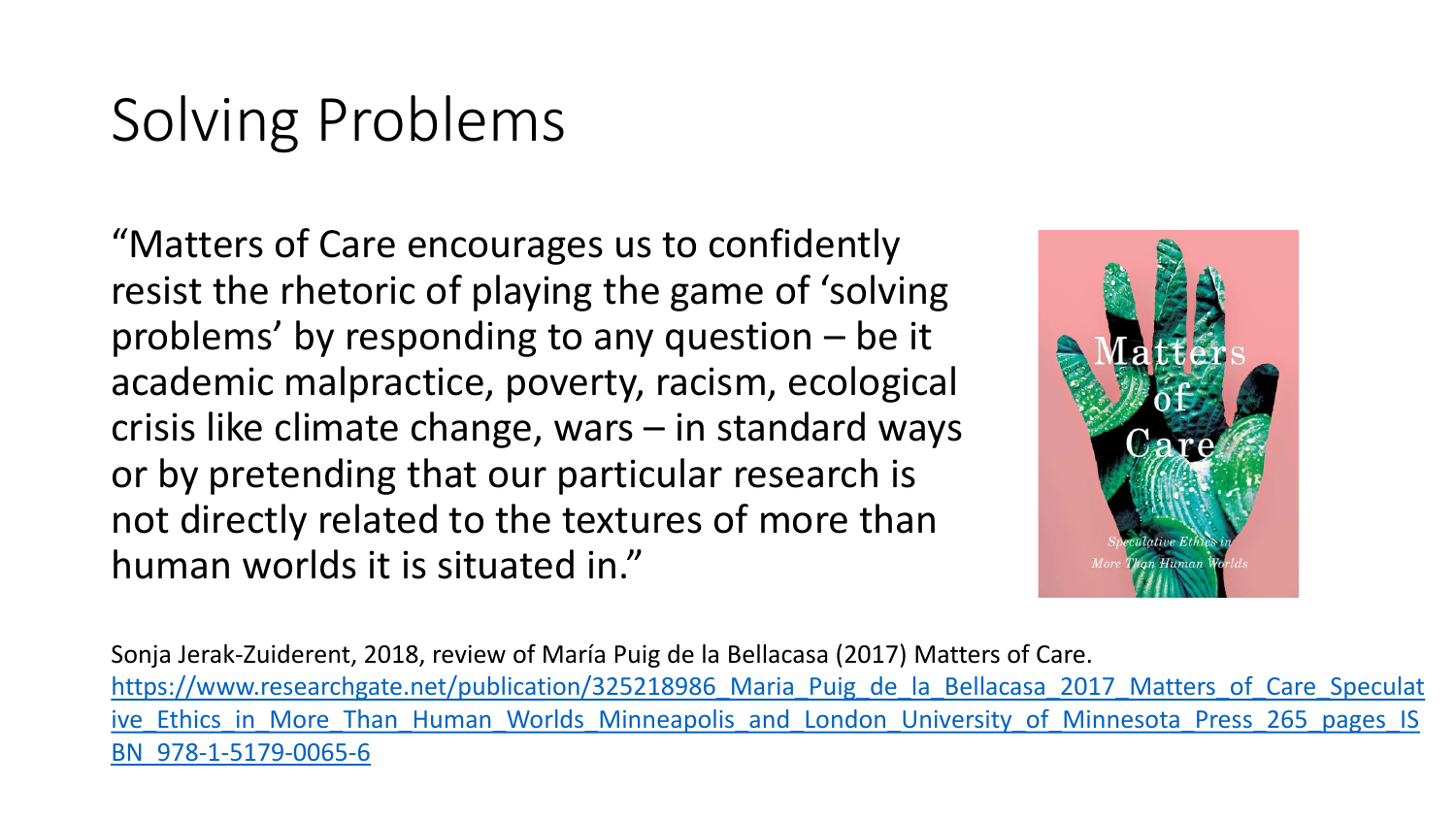#### The Ethical Concept of Care

- Wikipedia: "The ethics of care is a normative ethical theory that holds that moral action centers on interpersonal relationships and care or benevolence as a virtue."
- Some assumptions of the theory are basic:
	- Persons are understood to have varying degrees of dependence and interdependence on one another.
	- Other individuals affected by the consequences of one's choices deserve consideration in proportion to their vulnerability.
	- Situational details determine how to safeguard and promote the interests of those involved.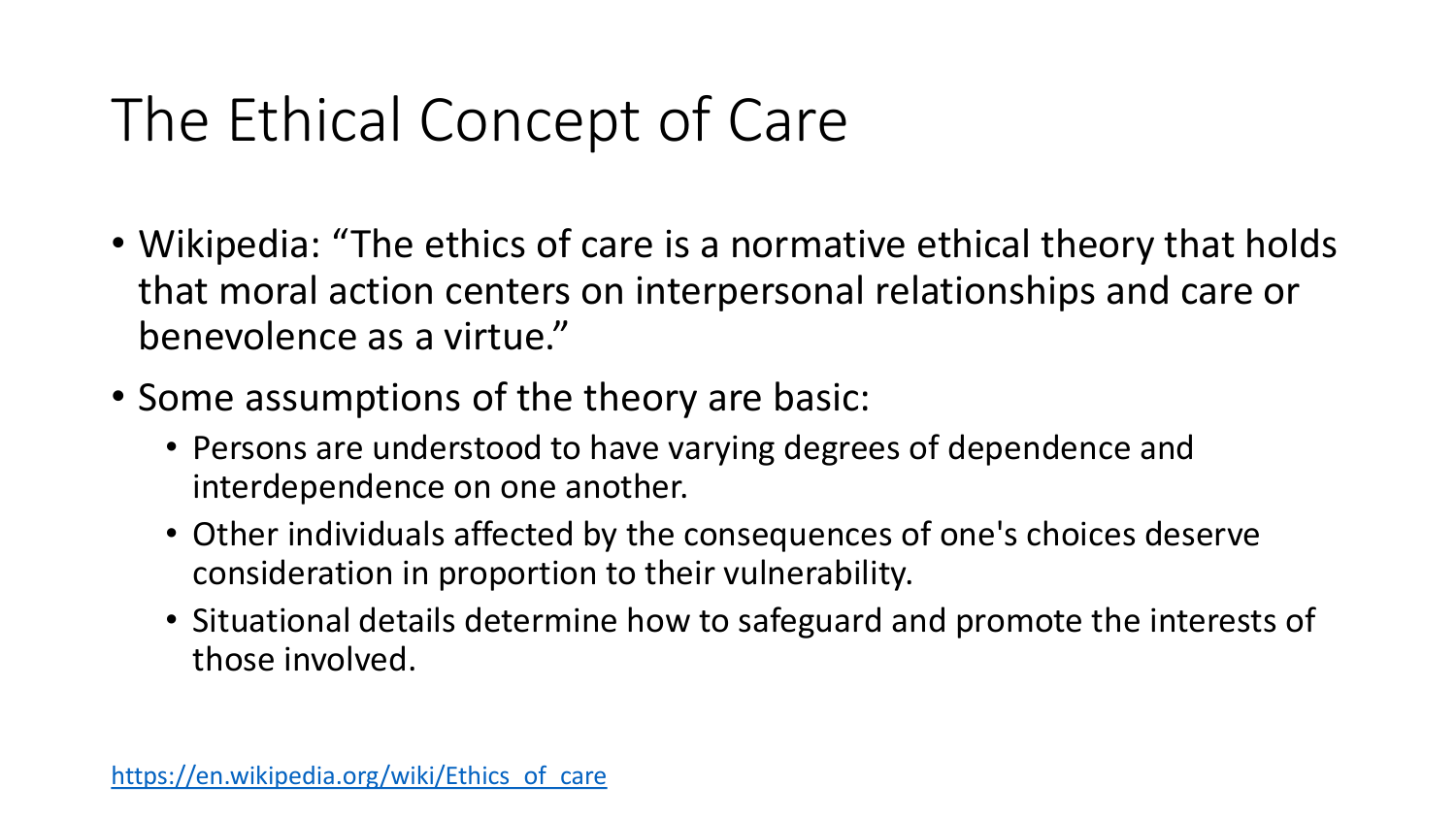#### Kohlberg's Six Stages of Moral Development

#### **Kohlberg's Theory of Moral Development: The Six Stages**



<https://www.verywellmind.com/kohlbergs-theory-of-moral-development-2795071>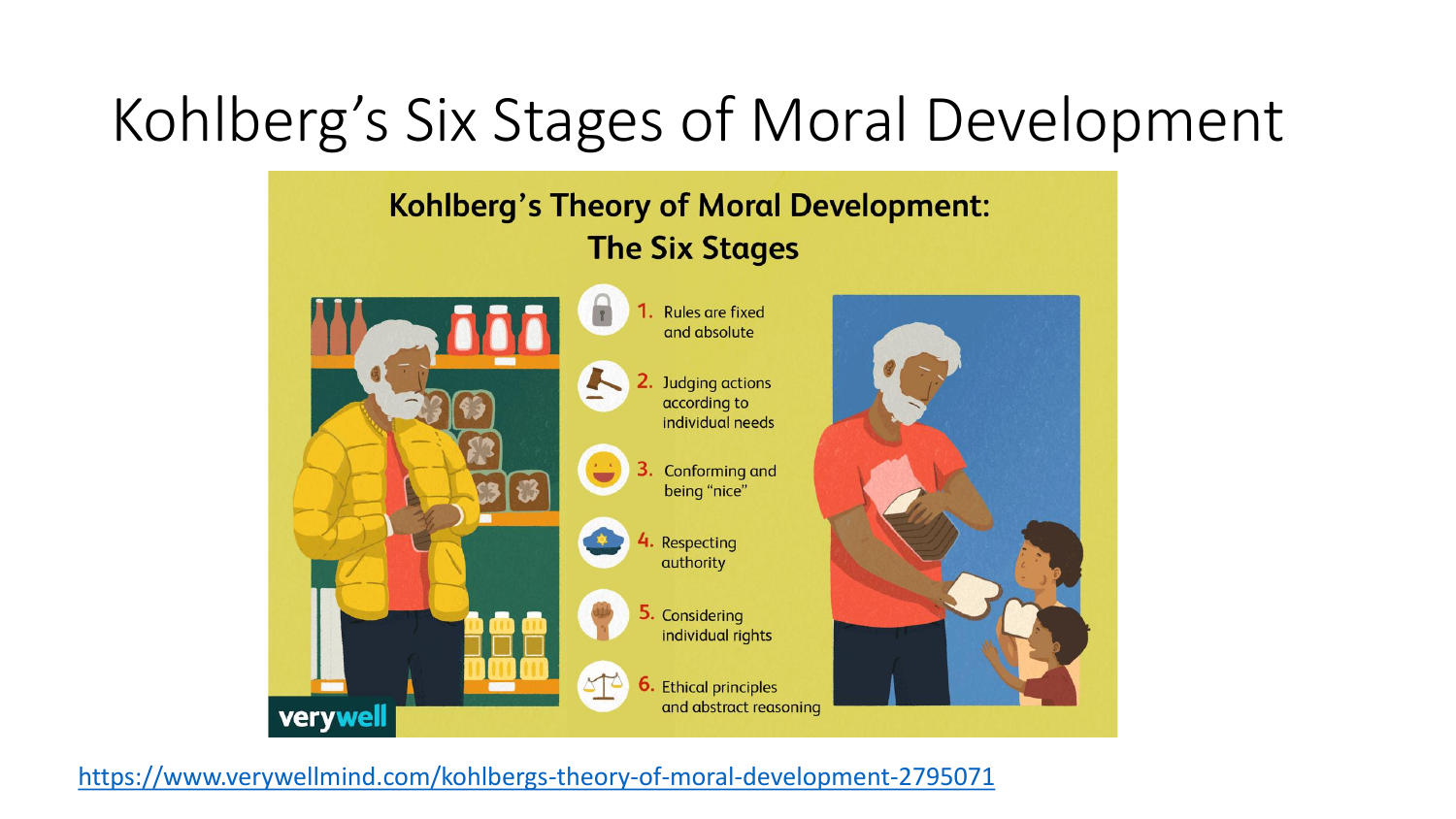#### In a Different Voice



- "In *In a Different Voice: Psychological Theory and Women's Development* (1982), Carol Gilligan identified a kind of moral reasoning that was based on an ethic of care rather than an ethic of justice."
	- Developed "primarily" through a woman's voice (v. Kohlberg)
	- Stages of care: for the self, for the other, both (balanced) based on a criticism of Kohlberg's six stages (that advance to e.g. deontology or social contract)
	- "Women are more likely to make moral decisions based on issues of care, inclusion, and personal connection, rather than on a more abstract and distant notion of justice."